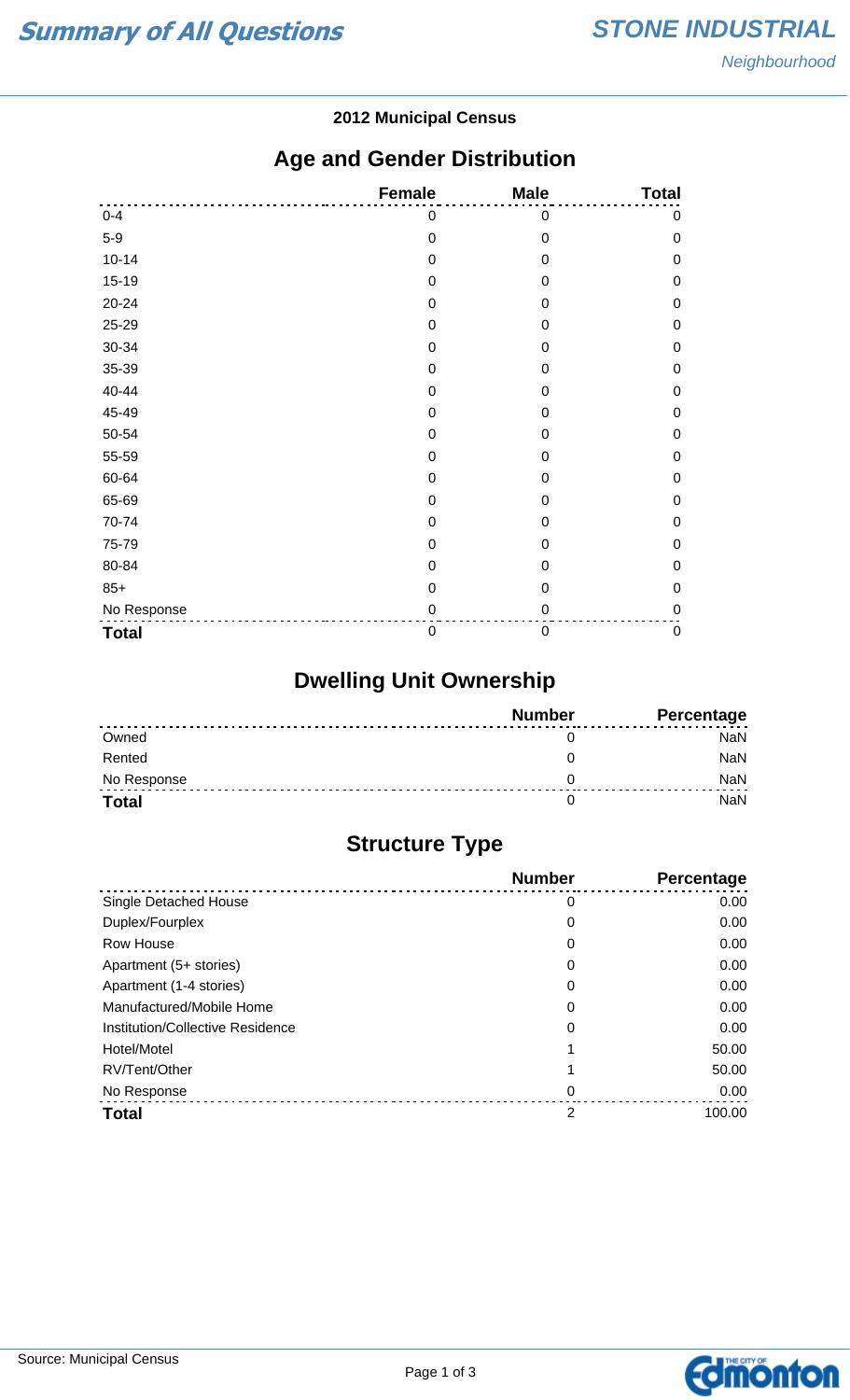## **Dwelling Unit and Property Status**

|                           | <b>Number</b> | <b>Percentage</b> |
|---------------------------|---------------|-------------------|
| Occupied                  | 0             | 0.00              |
| Unoccupied                |               | 50.00             |
| Vacant Lot                | 0             | 0.00              |
| <b>Under Construction</b> | 0             | 0.00              |
| No longer in use          |               | 50.00             |
| No Response               | 0             | 0.00              |
| <b>Total</b>              | 2             | 100.00            |

#### **Marital Status**

|                      | <b>Number</b> | Percentage |
|----------------------|---------------|------------|
| Married              | 0             | <b>NaN</b> |
| Common-law           | 0             | <b>NaN</b> |
| Separated/ divorced  | 0             | <b>NaN</b> |
| <b>Never Married</b> | 0             | <b>NaN</b> |
| Widowed              | 0             | <b>NaN</b> |
| No Response          | $\Omega$      | <b>NaN</b> |
| <b>Total</b>         | 0             | <b>NaN</b> |

### **Employment Status**

|                            | <b>Number</b> | Percentage |
|----------------------------|---------------|------------|
| Preschool                  | 0             | <b>NaN</b> |
| Kindergarten - Gr.6        | 0             | <b>NaN</b> |
| Gr.7 - Gr.9                | 0             | <b>NaN</b> |
| Gr.10 - Gr.12              | 0             | <b>NaN</b> |
| Post Secondary Student     | 0             | <b>NaN</b> |
| Homemaker                  | 0             | <b>NaN</b> |
| Employed 0-30 hrs          | 0             | <b>NaN</b> |
| Employed 30+ hrs           | 0             | <b>NaN</b> |
| Unemployed                 | 0             | <b>NaN</b> |
| Retired                    | 0             | <b>NaN</b> |
| Permanently unable to work | 0             | <b>NaN</b> |
| Other                      | 0             | <b>NaN</b> |
| No Response                | 0             | <b>NaN</b> |
| <b>Total</b>               | $\mathbf 0$   | <b>NaN</b> |

# **Term of Residence at this Location**

|                              | <b>Number</b> | Percentage |
|------------------------------|---------------|------------|
| 5 years or more              | 0             | <b>NaN</b> |
| 3 years to less than 5 years | 0             | <b>NaN</b> |
| 1 year to less than 3 years  | 0             | <b>NaN</b> |
| Less than 1 year             | 0             | <b>NaN</b> |
| Child less than 1 year       | 0             | <b>NaN</b> |
| No Response                  | 0             | <b>NaN</b> |
| <b>Total</b>                 | 0             | <b>NaN</b> |